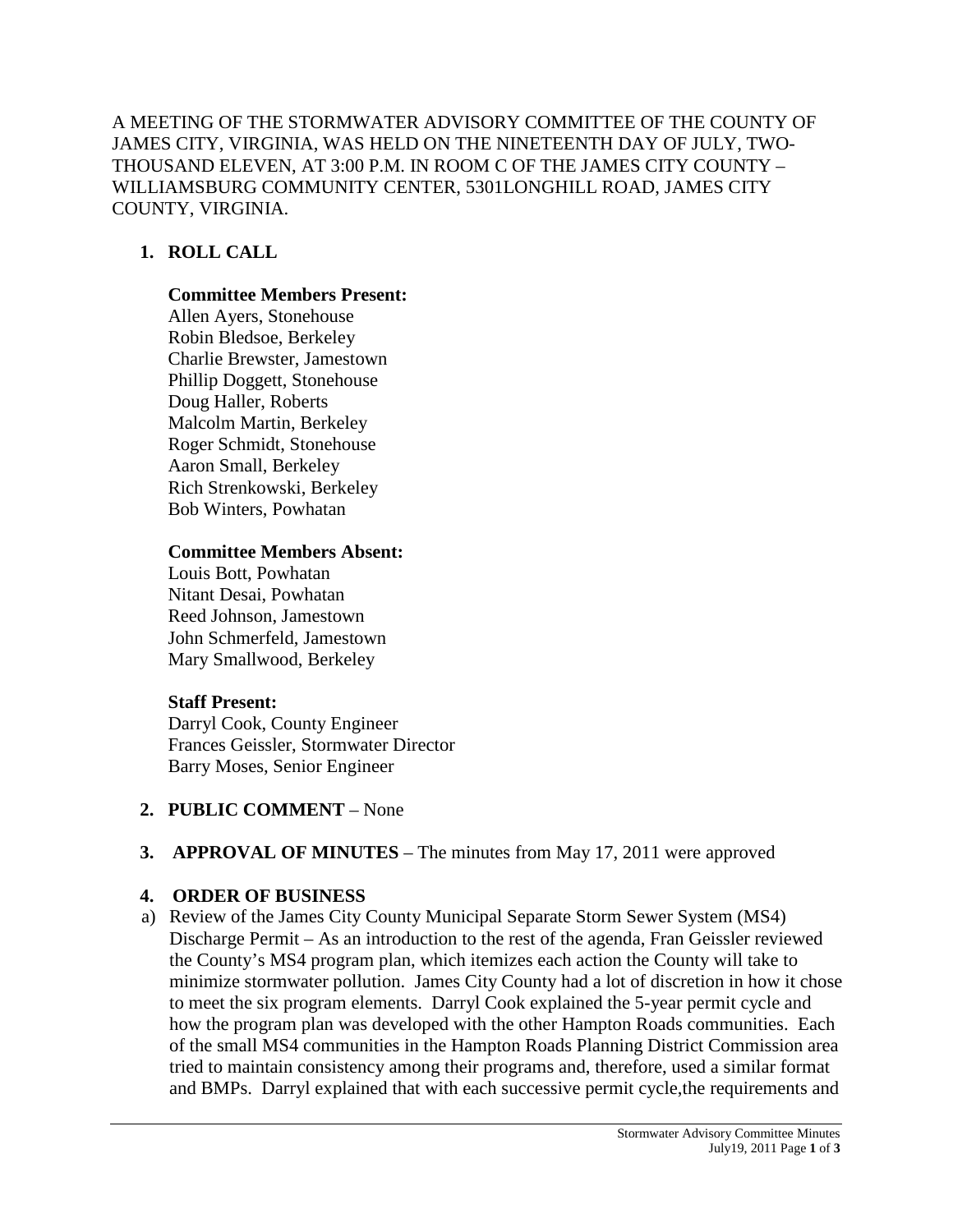expectations have increased. In 2013 the next general permit will be issued and the expectation is that the requirements will again increase.

b) Chesapeake Bay TMDL JCC Technical Recommendation Committee – Darryl Cook distributed handouts from the County website, <http://www.jccegov.com/generalservices/tmdl.html> , and explained the TMDL, the pollution sectors, the flowchart, reduction goals and the state's list of needed James City County BMPs. He explained that the list of BMPs from the state is just a suggestion and that, in the opinion of staff, a number of the BMPs were inappropriate for JCC. The list was based on some incorrect assumptions regarding land use in the County. As explained previously, the County's MS4 permit will likely include some list of BMPs to address this a various other TMDLs so it is important to JCC to make sure that the state has accurate data about the County.

Darryl explained the Technical Recommendation Committee (TRC) and its charge to develop a suite of BMPs that would be cost effective and beneficial to the County. The Committee is meeting this summer and SPAC members can stay up to date on the progress through the County TMDL website. On August 16 from 1:00 – 3:00 PM, the TRC will hold a listening session to gather input from SPAC members and other members of the community. Information about this meeting is also on the TMDL website.

- c) Outreach Program
	- a. May 2010 Matrix Committee members voiced concerns that the matrix needs to be revisited and updated since certain audiences are missing (such as advocacy groups and service organizations). Several folks commented on the importance of developing scripts so that Committee members would be sending the same message. Robin Bledsoe, Rich Strenkowski, Allen Ayers, and Phillip Doggett volunteered to be the team to review the matrix and develop an outreach plan for the Committee. Fran will send out potential dates for meetings this fall.
	- b. Super Turf Saturday, August 6, 2011 8:30 am 1:00 pm, James City/Williamsburg Community Center – Bob Winters distributed fliers and asked committee member to spread the word about this excellent training. The Stormwater Division will have a display at the event (focusing on rain gardens and pert waste). Doug Haller volunteered to keep and eye on the display during the event. Bob will send the flier to Fran for distribution to the group.
- d) Capital Project Planning Barry Moses outlined the process for reviewing and ranking the list of potential capital projects. This process should be completed before the September and November meetings so that the Committee can endorse a 6-year Capital Improvement Plan for the budget process. Barry offered the following dates for project review meetings: August 10, 17 and September 8. The meetings will be held at 2:00 pm in the Stormwater Division office, 5320 Palmer Lane, Suite 2A. The Committee asked for a project tour in late October and Barry suggested that we limit the tour to the high est ranking projects (because there are so many projects). Tentative tour dates are October 26 or 28. Aaron Small, Malcolm Martin, Phillip Doggett, Rich Strenkowski, Allen Ayers, Charlie Brewster and Roger Schmidt volunteered to participate in the review meetings. Information for the review meetings will be distributed 1 week prior to the meeting.